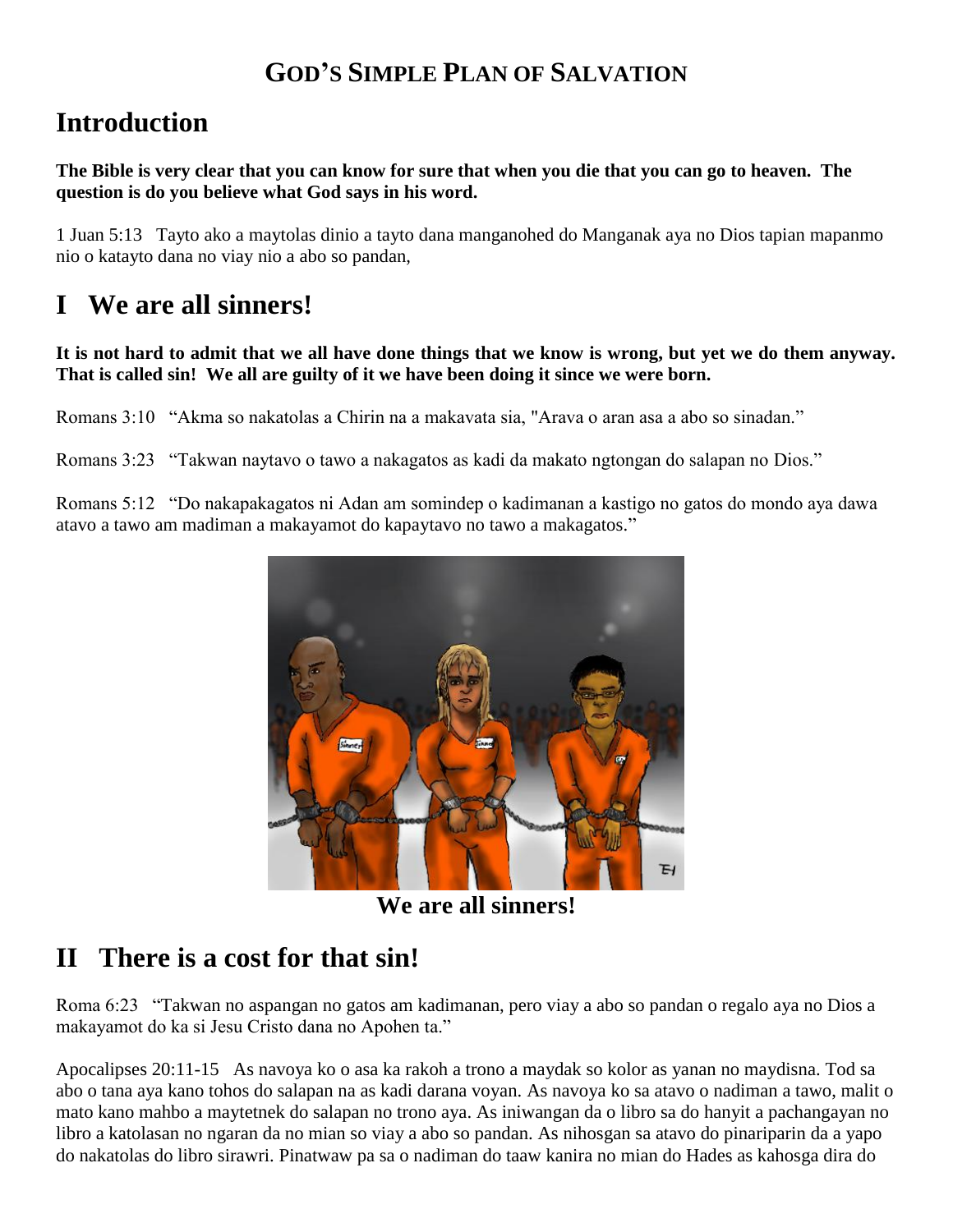pinarin da do kaviay da pa. Katayoka na nia am pinoha o kadimanan kano Hades do akma yay taaw so karakorakoh a apoy a pangastigoan no Dios a vatan so ichadadwa no kadimanan. As an sino o abo so ngaran do libro aya a katolasan no ngaran da no mian so viay a abo so pandan am ipoha do pangastigoan aya no Dios a apoy.

Apocalipses 21:8 Pero mangamomo o pamandan da no matahaw a omonot diaken kano dia manganohed diaken, sira o malalapos so pariparinyen, sira o mandiman so tawo, sira o machanito, sira o manganianib so diosdiosan kanira no maydaday. Mangamomo o pamandan da, ta no pohan aya nira am do pangastigoan no Dios a akmay taaw so karakorakoh a apoy kano asopre a niaya so ichadadwa no kadimanan."

# **III Christ died for our sins.**

Romans 5:6 "Pero makayamot do oyod a rakoh a addaw niaten no Dios am nadiman si Cristo a omadidi diaten do kayan ta pa do pakagatogatosan ta"

Romans 5:8 "Pero makayamot do oyod a rakoh a addaw niaten no Dios am nadiman si Cristo a omadidi diaten do kayan ta pa do pakagatogatosan ta."

Roma 14:9 takwan nadiman as nayvangon si Cristo tapian iya o Apohen as maynolay do atavo a maviay kano nadiman dana sa.

Roma 6:23 "Takwan no aspangan no gatos am kadimanan, pero viay a abo so pandan o regalo aya no Dios a makayamot do ka si Jesu Cristo dana no Apohen ta."



**Christ died for sinners!**

#### **IV Salvation is a free gift, not by good works. You must take God's word for it, and trust Jesus alone!**

Salvation is trusting and receiving Jesus Christ as your Savior. It's trusting in the fact that Jesus Christ died on the cross of Calvary to pay for your sins! It's realizing there is absolutely nothing whatsoever you can do to save yourself and *completely* trusting in Jesus Christ to save you! It's not any church that saves. It's not any baptism, not good works, not sacraments, not repenting, not praying through, not living a good life — IT'S NOT ANYTHING YOU CAN DO!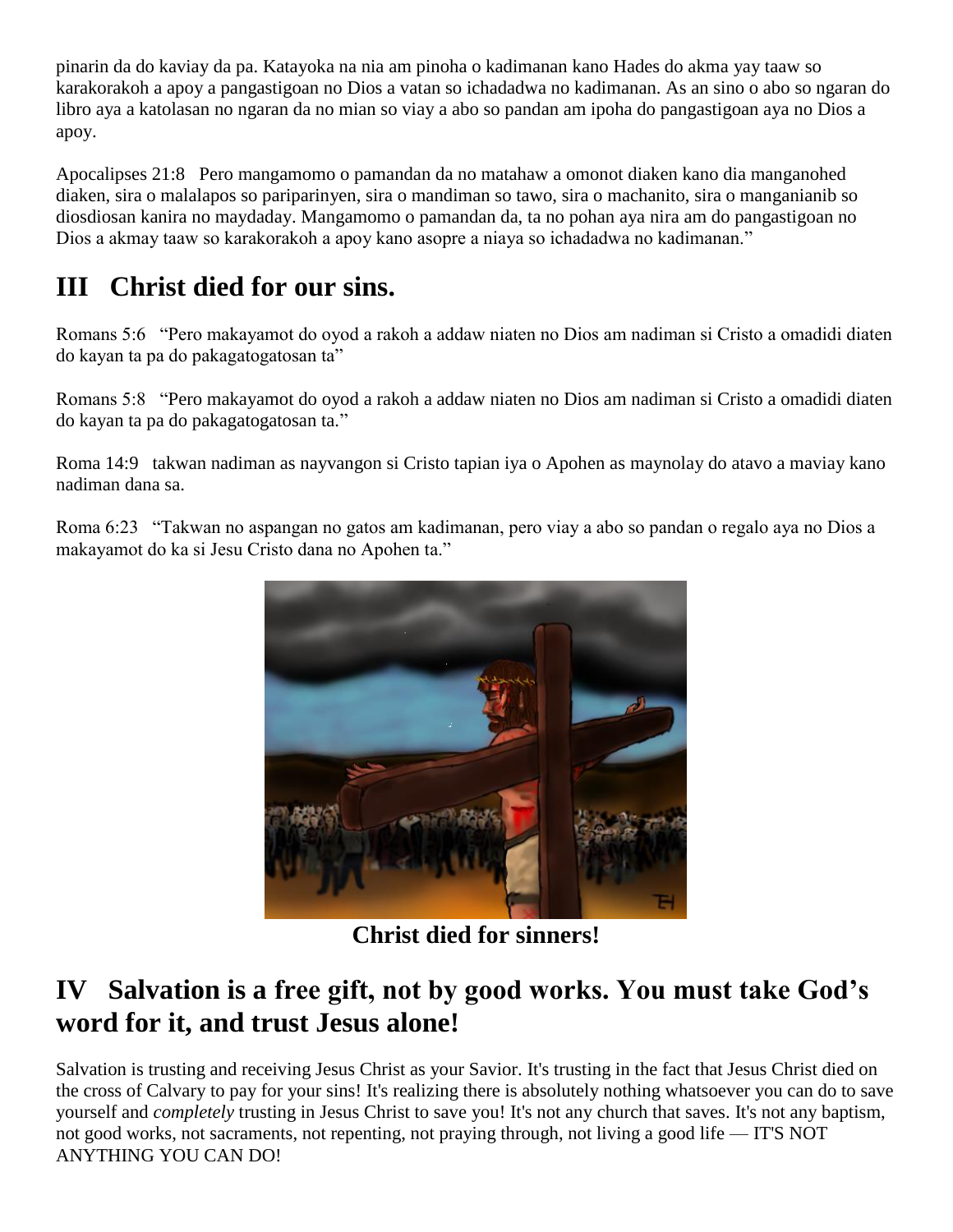No Apostoles 4:12 Arava o kalibrian a tinoroh no Dios an dia mavoyvoh a di Jesus takwan arava o kadwan a tinoroh no Dios a makalibri diaten."

Efeso 2:8-9 Makayamot do grasia no Dios o nilibri na dinio do nakasaray nio ni Jesus. Niaya am yapo ava do tinanitanyan nio, ta tinoroh dinio no Dios a libri. Makayamot ava ya do mapia a pinariparin, ta tarek a mian o mapakamato so karakohan na.

Titus 3:5 am aran akma sawri o kaparin ta a makayamot do gatogatos ta am tinorohan na yaten so vayo a viay a makayamot do nakapirwa na maviay ni Cristo. Nilibri na yaten a makayamot do grasia na.



# **V We must put our faith and trust in Christ in order to be saved.**

Roma 4:24 ta pinatapatak pa ya diaten atavo a sinincharan no Dios a mahosto do salapan na a makayamot do nakapanganohed ta do Dios a iya so napayvangon so Apo ta a si Jesus,

Roma 10:9-10, 13 "As an vatahen mo o kasinchad mo di Jesus a Apohen as kapanganohed mo dia do tawol mo o nakapayvangon sia no Dios si Jesus am ma libri ka. For with the heart man believeth unto righteousness; and with the mouth confession is made unto salvation. Dawa "aran sino o tomawatawag do Apo taya am librien na," a nia so nakatolas a Chirin na." "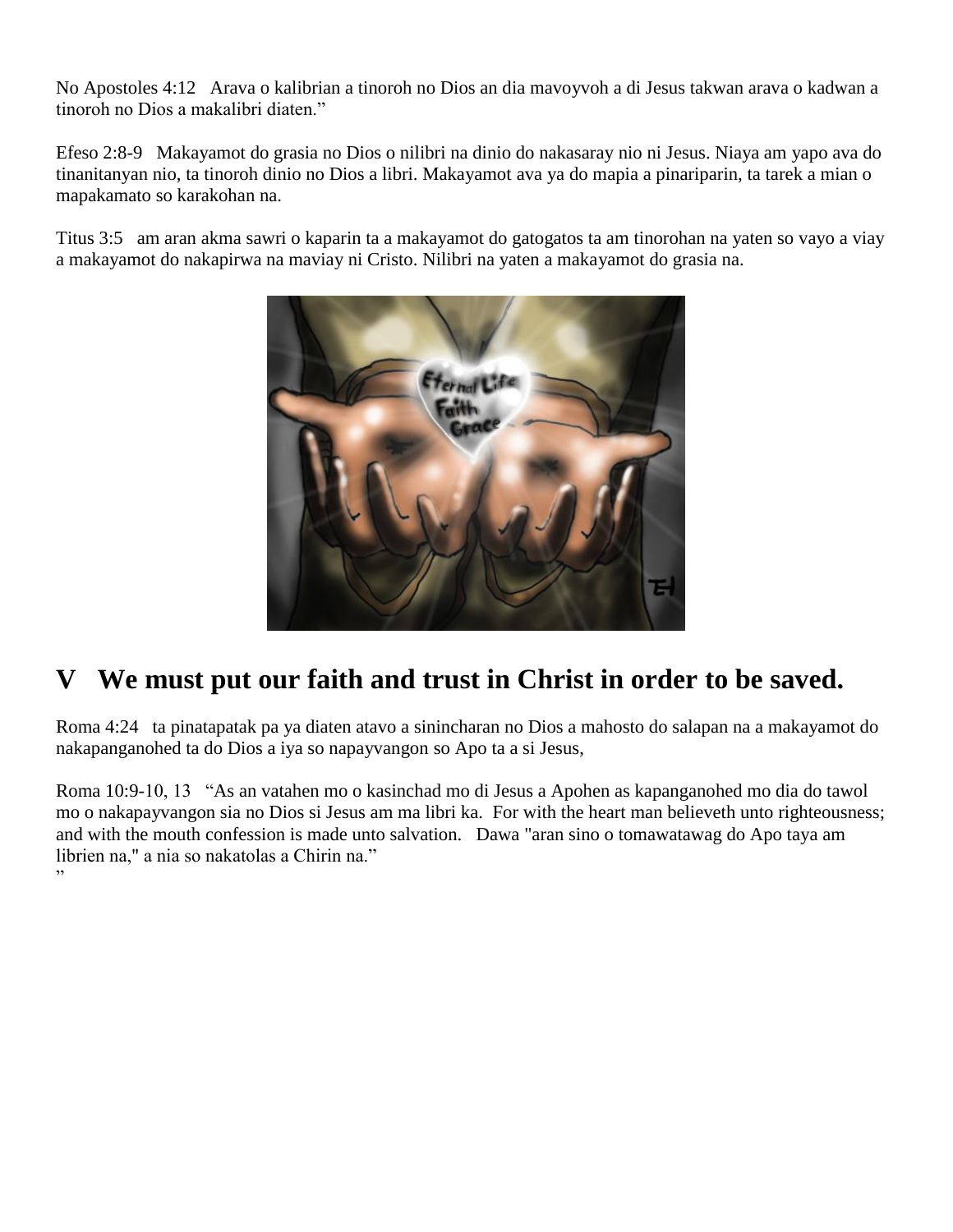

*If you want to accept Jesus Christ as your Savior and receive forgiveness from God, here is prayer you can pray. Saying this prayer or any other prayer will not save you. It is only trusting in Jesus Christ that can provide forgiveness of sins. This prayer is simply a way to express to God your faith in Him and thank Him for providing for your forgiveness.* 

**"Lord,** 

**I know that I am a sinner. I know that I deserve the consequences of my sin, which is death and hell. However, I am trusting in Jesus Christ as my Savior. I believe that His death and resurrection provided for my forgiveness. I trust in Jesus and Jesus alone as my personal Lord and Savior. Thank you Lord, for saving me and forgiving me! Amen!"**

#### **If you just prayed that prayer — according to the Word of God — YOU ARE SAVED! HALLELUJAH!**

You say, but I don't feel any different. Guess what? Your salvation does not depend on your feeling. **It ALL depends on doing what God SAID!**

God said if you receive and trust in Jesus Christ you are saved. Notice it does NOT say you "might" or "could" be saved — but "shall be saved". **YOU ARE SAVED!**

Dawa "aran sino o tomawatawag do Apo taya am librien na," a nia so nakatolas a Chirin na. Roma 10:13

Didn't you just believe on the Lord Jesus Christ? Look at what John 3:36 says! It says you HATH EVERLASTING LIFE! Not "maybe" or "hope so" — BUT HATH — YOU ARE SAVED!